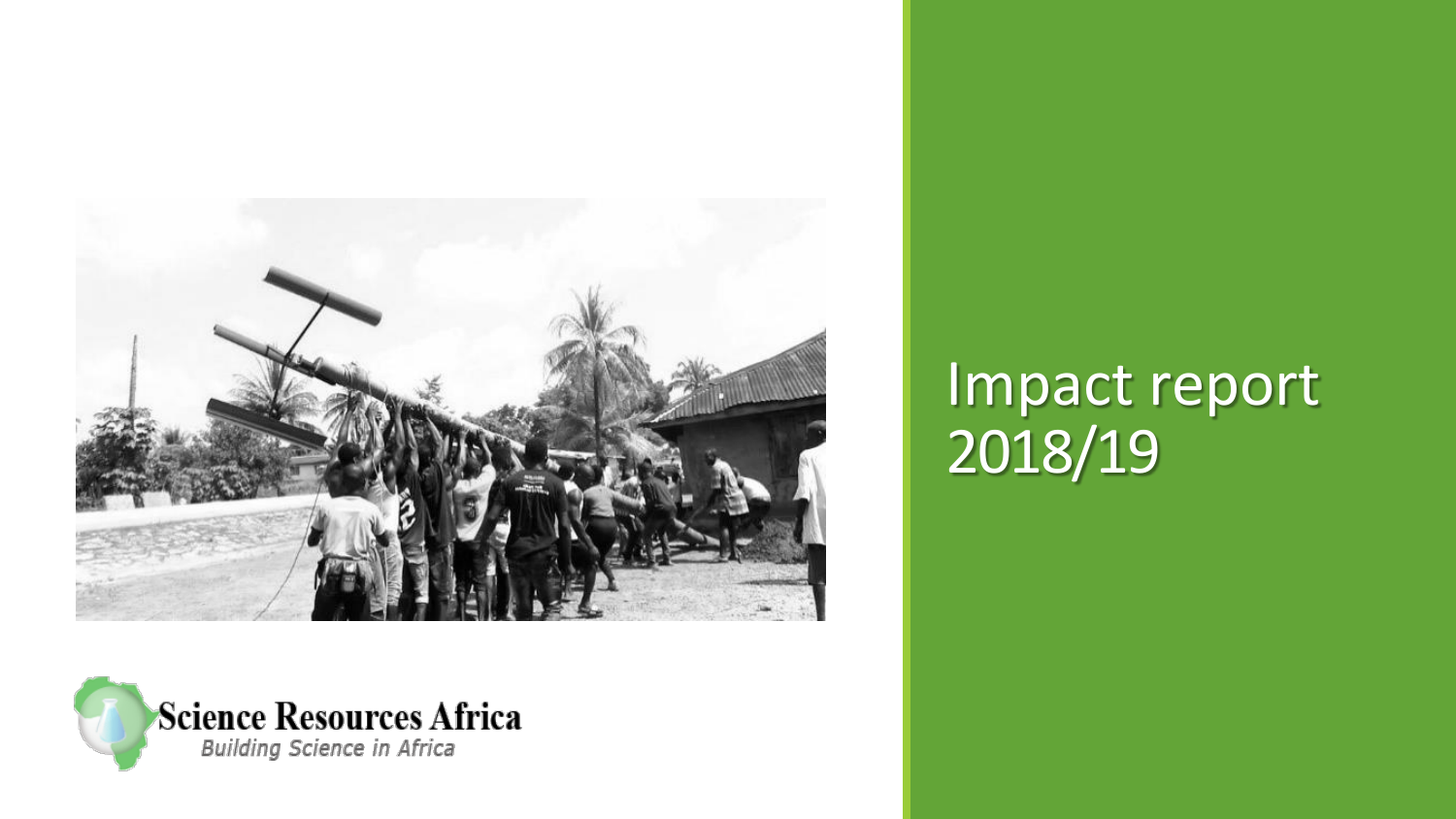#### 2018/19: In brief



#### Presentations at UNESCO Mobile Learning Week in Paris



Physical computing & Bioinformatics workshop, Sierra Leone



Expansion



Royal Society grant awarded (2018-2020)



Collaborative meetings with faculty members of Jena Piaget University in Guinea Bissau

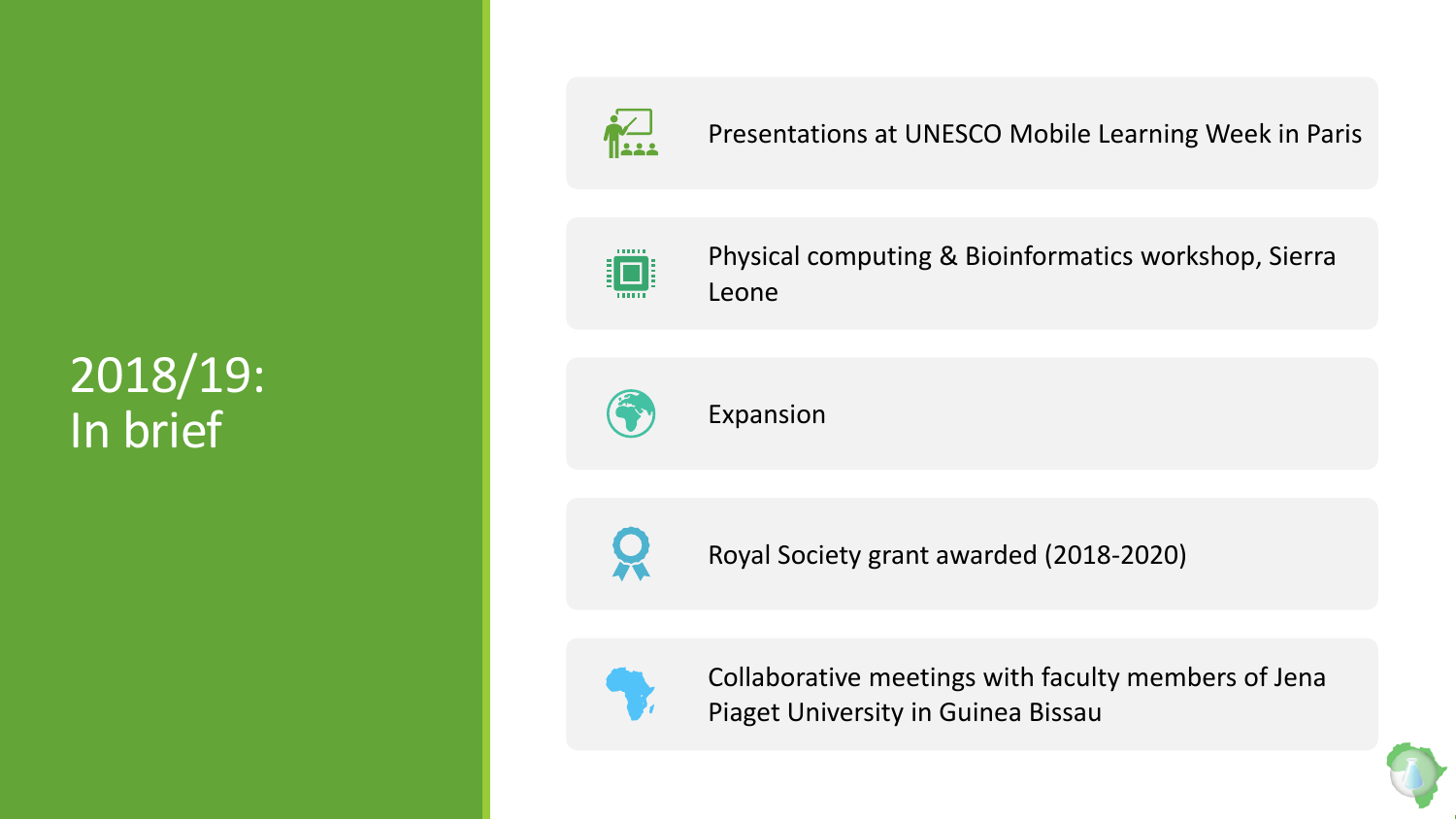

Presentations at UNESCO Mobile Learning Week in Paris

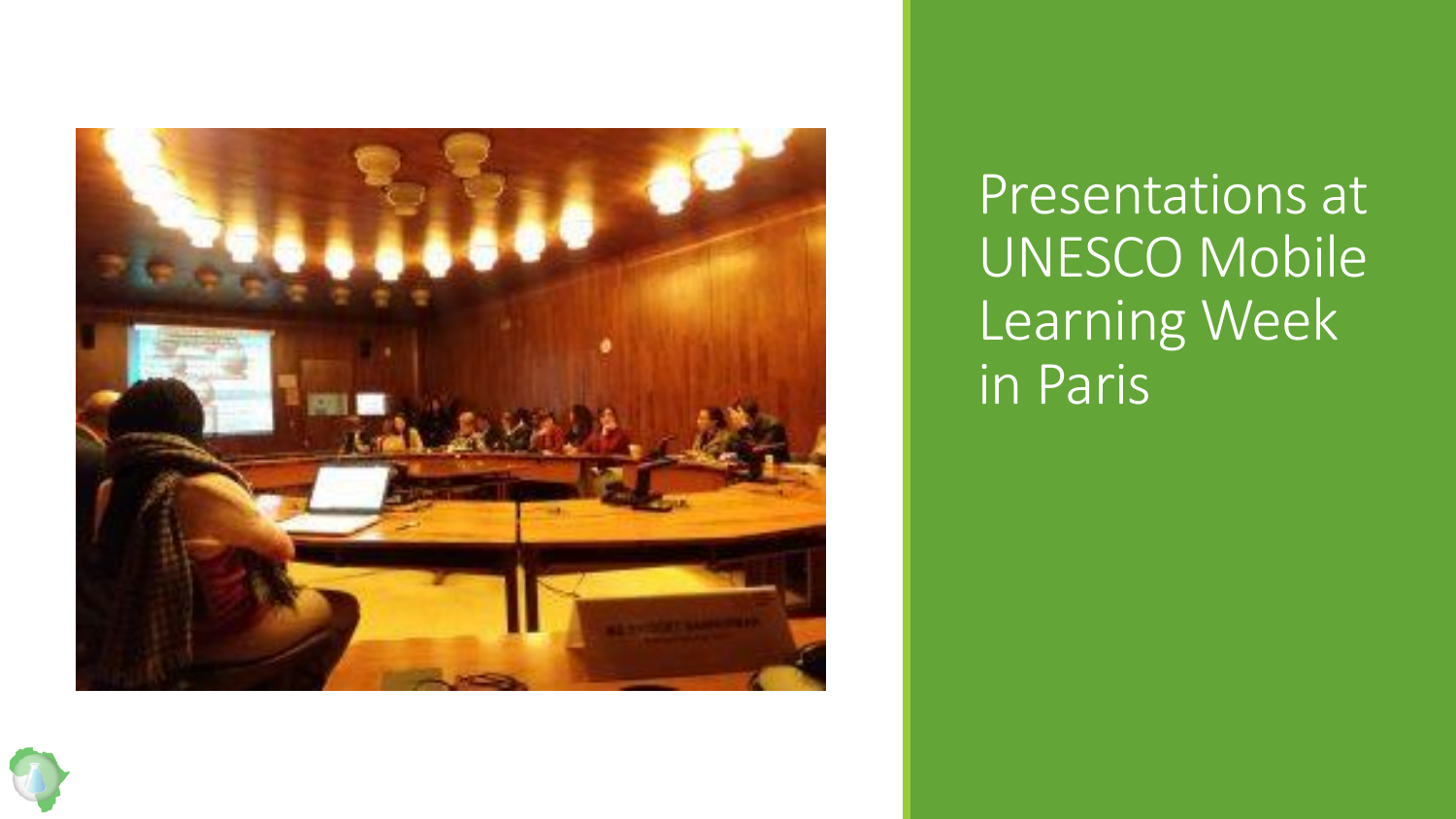

#### Physical Computing & Bioinformatics Workshop University of Sierra Leone, June 25 – 29<sup>th</sup> 2019

5-day workshop on physical computing and bioinformatics, including a course on cloud computing (Dr Prabakharan), Raspberry Pi (Dr Bannerman)

Train the trainer also incorporated, and discussion about bioinformatics case studies in drug discovery

Students from the University of Sierra Leone (USL), The Eastern Polytechnic in Kenema, and Njala University in Bo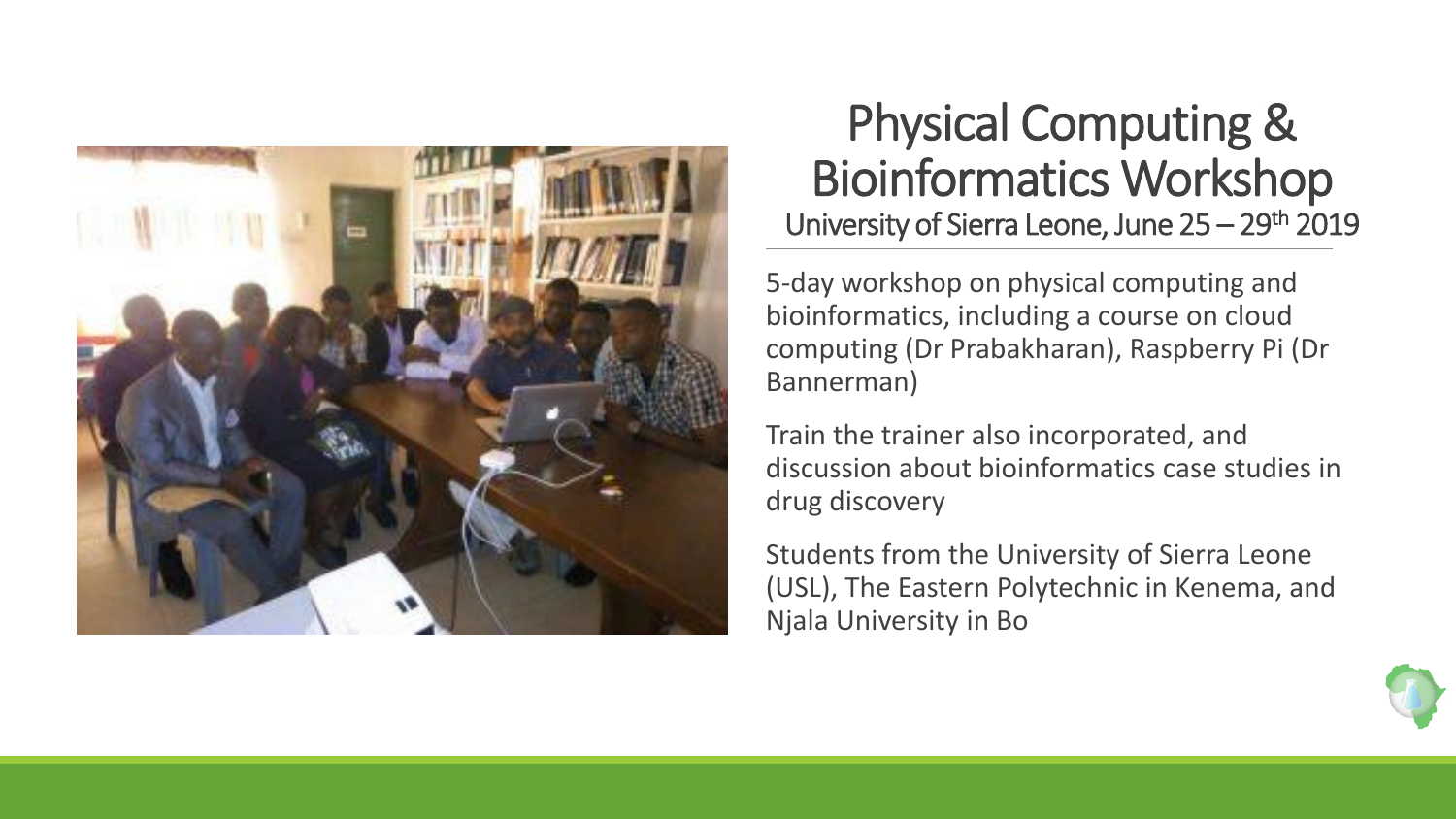#### Expansion

SRA is now currently active in 10 countries:

Benin The Gambia Guinea Guinea-Bissau Niger Nigeria Sierra Leone South Africa Uganda Zimbabwe

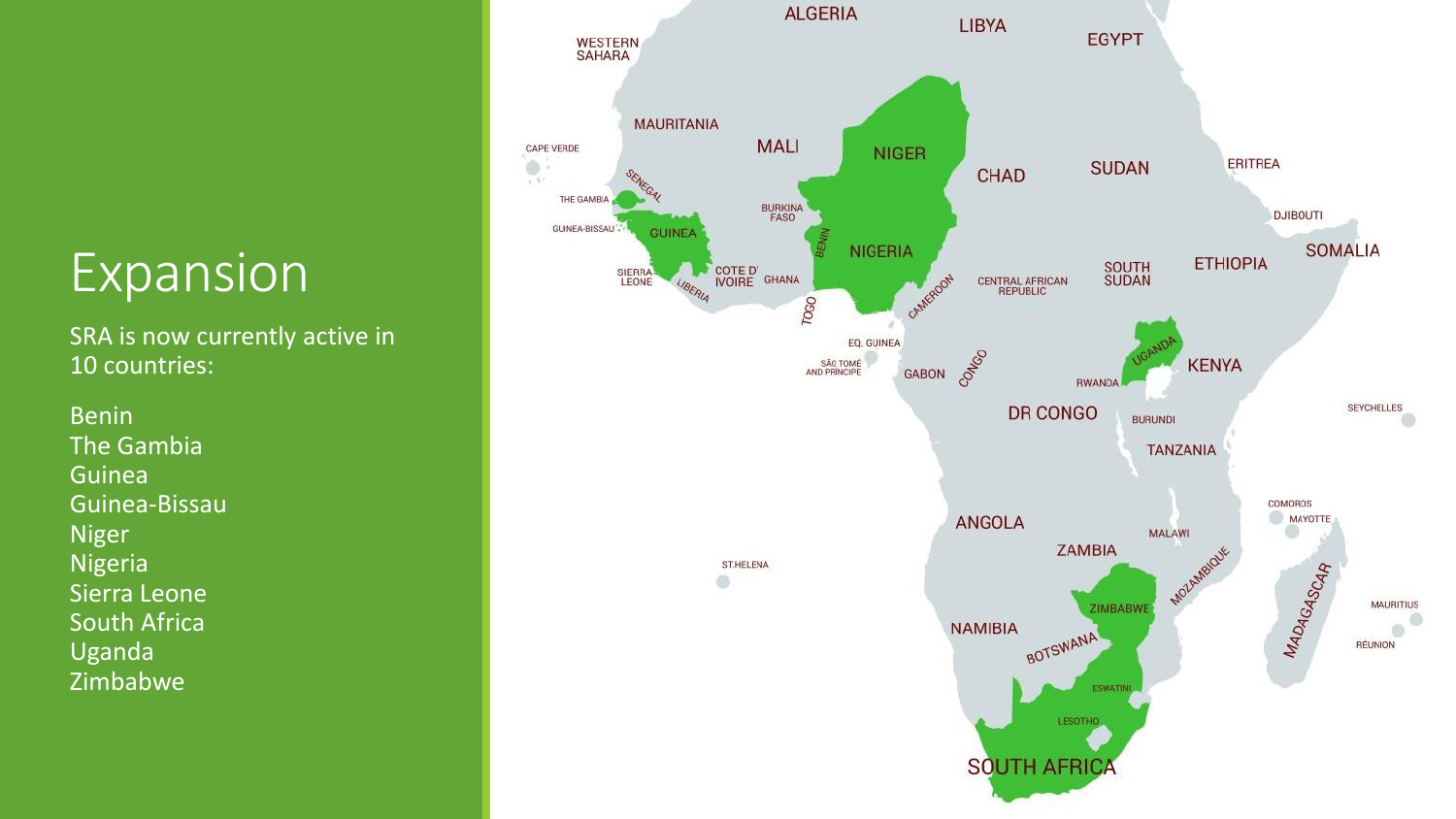#### Collaborative meetings in Guinea Bissau

Dr Bannerman met with senior faculty members at the Jean Piaget University in Guinea Bissau to discuss the upcoming registration of the higher degrees programme at the University.

Prof Blundell and Dr Bannerman will teach / give seminars at the university, and the university will provide accommodation and potentially cover travel costs for students



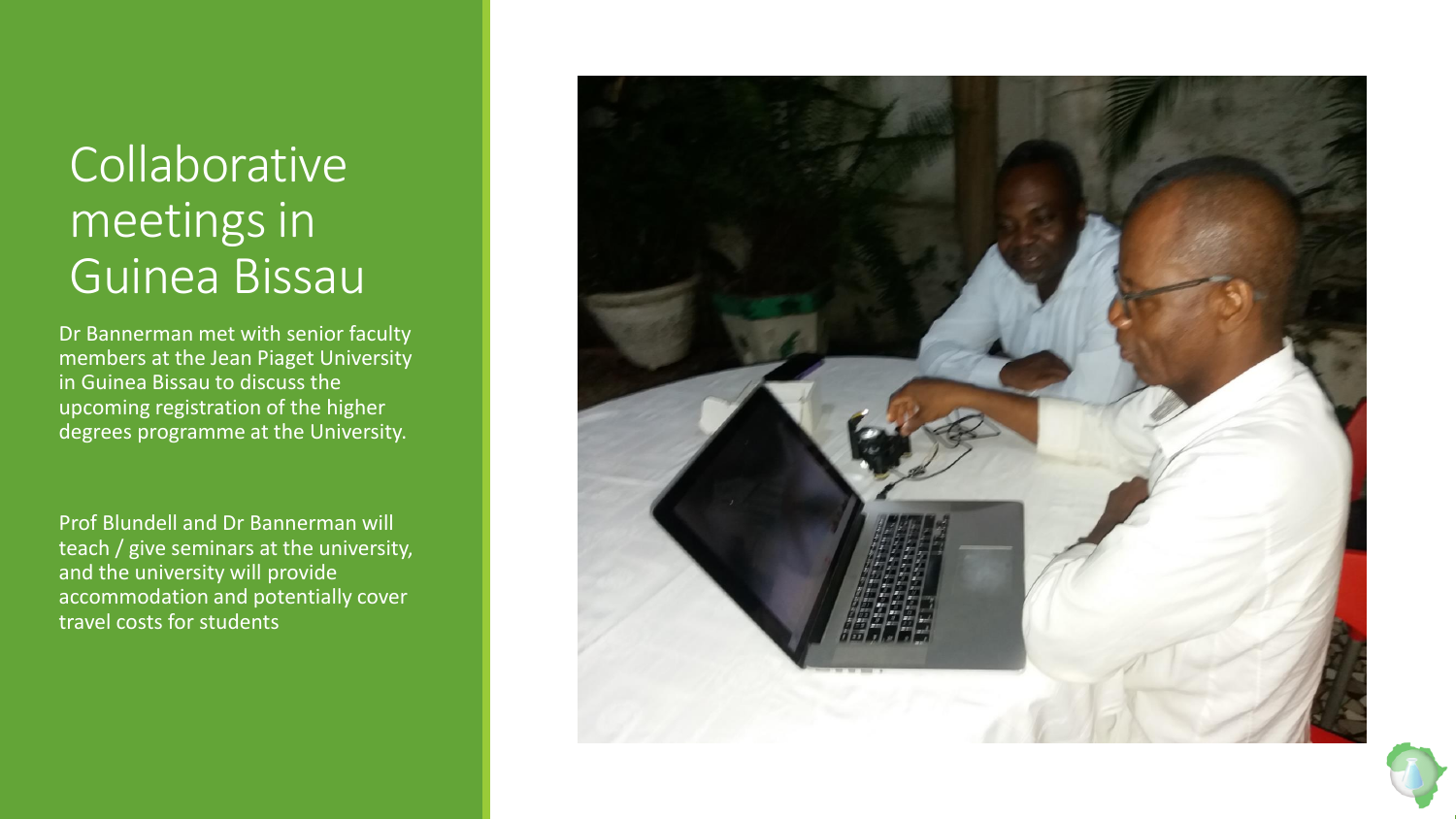### Alumni success: *Sierra Power Ltd.*



SRA alumni Andrew Norma, Emmanuel Alie Mansaray, and Elli Cooper of Sierra Power Ltd. have developed an exciting and environmentally-friendly new approach to provide electricity to inhabitants of rural Sierra Leone. Their innovation is to create **a fuel-free generator powered by a rechargeable dry cell battery**

The tech has been rolled out in 10 classrooms and 2 offices at the Methodist Boys High School and Flaming Pre-Primary and Middle High School in the rural villages of Kissy Mess Mess and Rokel



75% of students at MBHS reported that the tech benefitted their studies

> MBHS Head of Security Mr Abdul reported that the electricity made the school environment safer



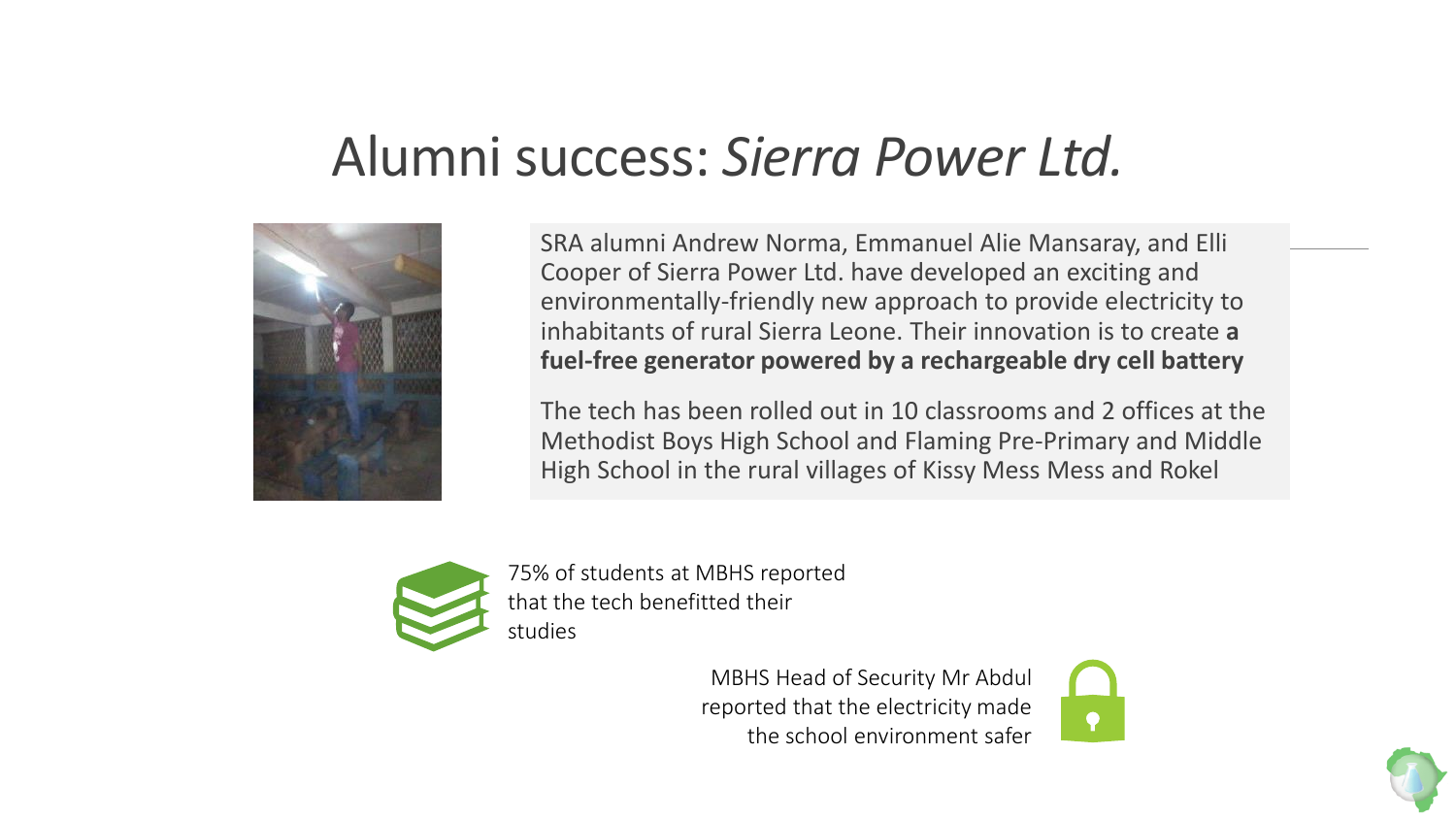## Our partners

Thanks to the 57 supporters across 10 countries around the globe who help make SRA projects possible